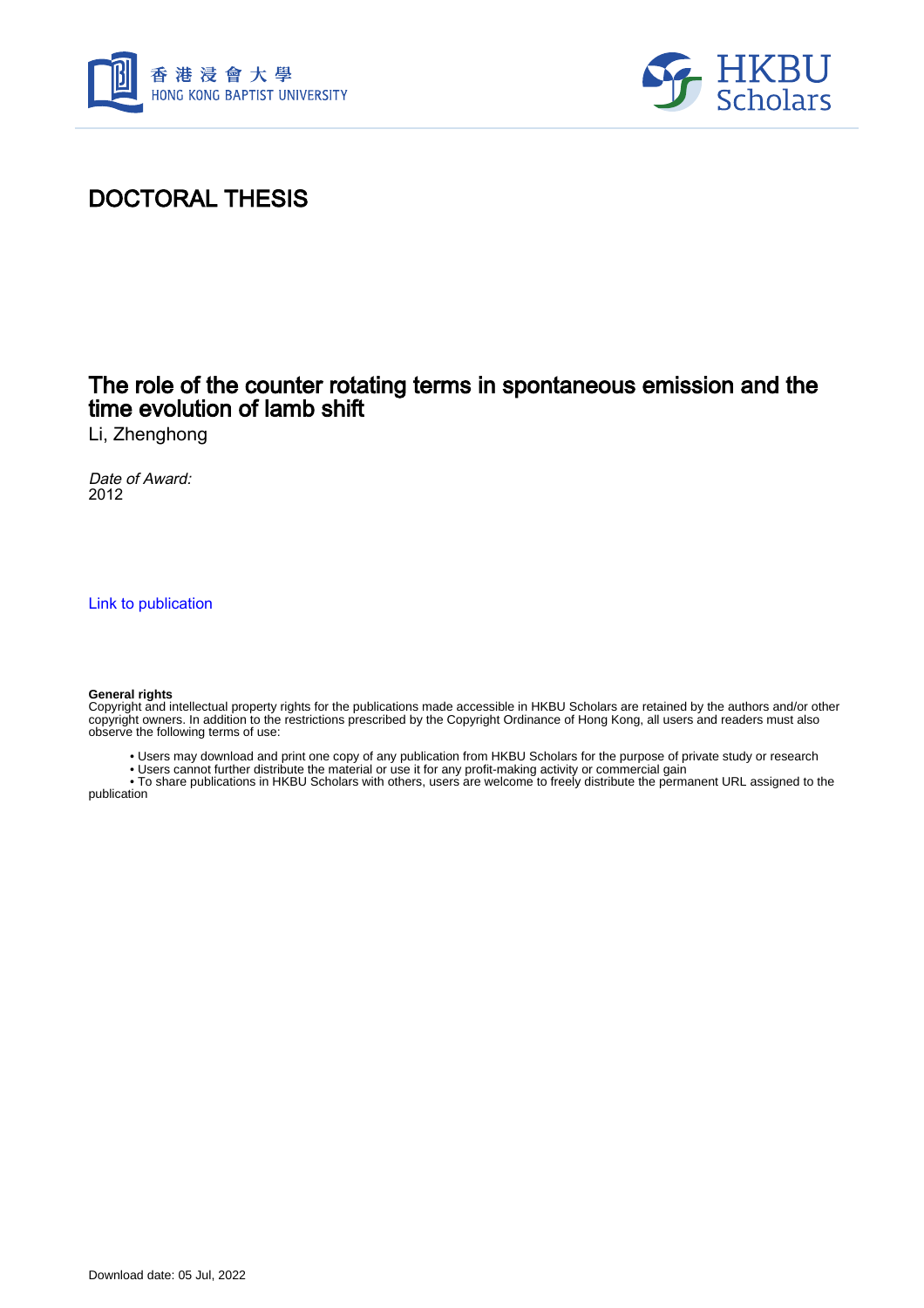## **The Role of the Counter Rotating Terms in Spontaneous Emission and the Time Evolution of Lamb Shift**

## **LI Zhenghong**

A thesis submitted in partial fulfilment of the requirements

for the degree of

Doctor of Philosophy

Principal Supervisor: Prof. ZHU Shi Yao

Hong Kong Baptist University

December 2011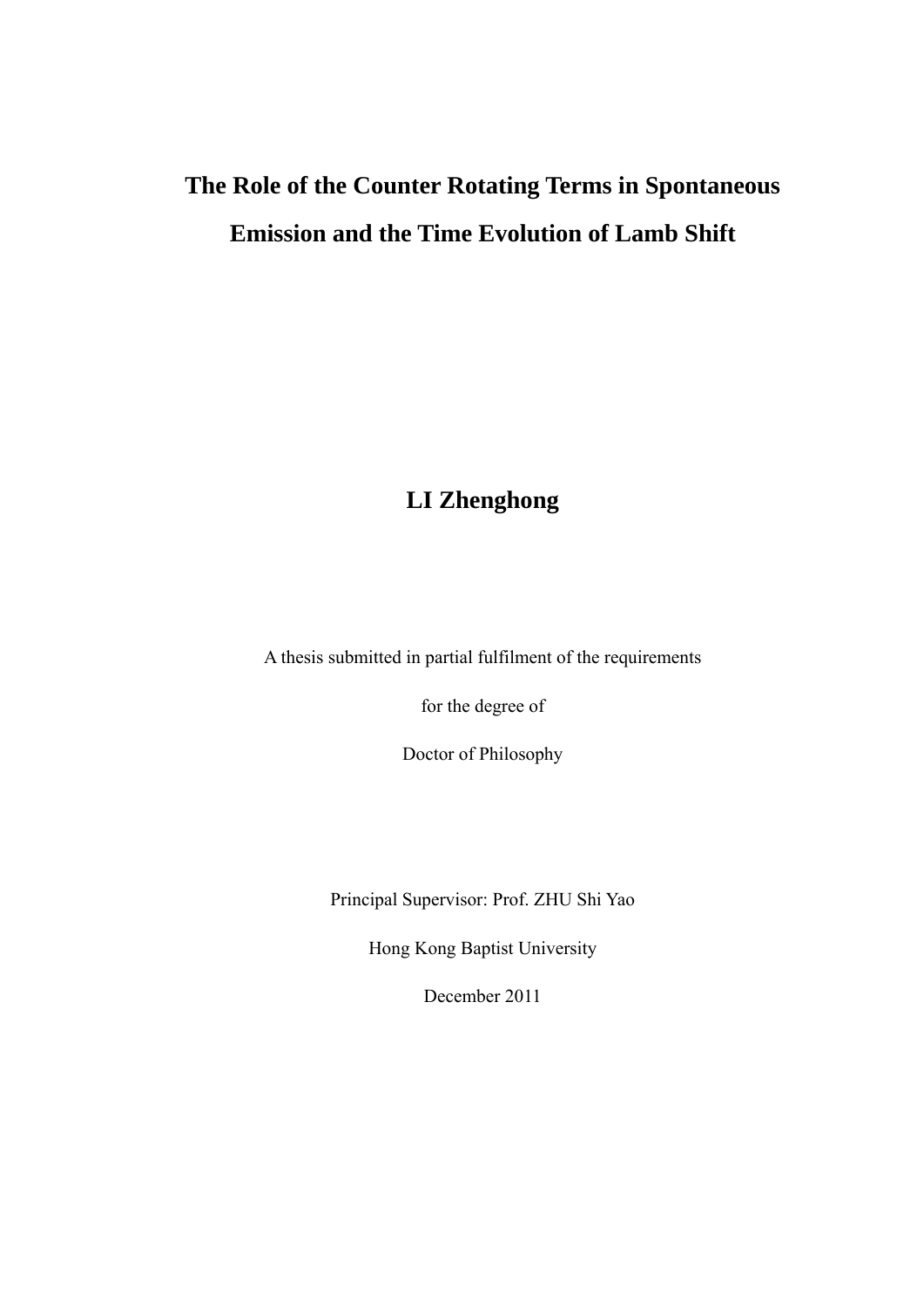#### **Abstract**

<span id="page-2-0"></span>The time-dependent effective decay rate and the time dependent Lamb shift in the spontaneous emission from a multi-level atom interacting with vacuum is investigated by a unitary transformation method, with which all rotating and counter-rotating terms in the Hamiltonian are included and the self-energy of the free electron, which is divergent, can be directly subtracted from the Hamiltonian. Consequently, the time evolution of the Lamb shift can be studied, which is impossible in traditional method of calculating. In addition, the ground state of the whole system (atom  $+$  vacuum modes) is easy to obtain. By starting with the ground state of the total Hamiltonian (not the ground state of the bare atom), the evolution of the effective decay rate of the atom (Zeno and anti-Zeno effects) is re-calculated.

The counter-rotating terms have important contribution to the dynamic evolution in the decay. When the atomic transition frequency is smaller than the central frequency of the coupling spectrum of the reservoir, the Zeno effect dominates, and if the atomic transition frequency is larger than the central frequency, the anti-Zeno effect will dominate.

The time evolution of the Lamb shift that accompanies the real photon emission is obtained. The Lamb shift can then be separated into two parts: one is the time-independent shift due to the virtual photon exchange, and the other is the time-dependent shift due to the real photon emission. The quantum Zeno and anti-Zeno effects for the Lamb shift is also found, which are dependent on the transition frequency and the coupling spectrum of the reservoir.

We also investigate the influence of the counter rotating terms and the Lamb shift on the quantum interference in spontaneous emission from a V-type three-level atom. The Lamb shift has great influence on the population decay for the two upper levels, as long as the transition dipoles are parallel and the energy separation of the two levels is much smaller than the transition frequencies. In this case, the photon emission and re-absorption (which leads to the Lamb shift) has an additional channel, the emitted from one transition and re-absorbed by another transition, besides by the same channel. This is the effect of the quantum interference due to the Lamb shift, which can be observed in the time scale of one over atomic decay rate, that is to say, experimentally observable.

The Lamb shift also has substantial influence on the spectrum emitted by the V-type atom. The Lamb shift makes the spectrum asymmetrical and moves the position of the dark line, which is obtained by comparing to the results without the Lamb shift (by neglecting all terms related to the Lamb shift). An experiment to test the effect of the quantum interference due to the Lamb shifts on the emission spectrum is suggested.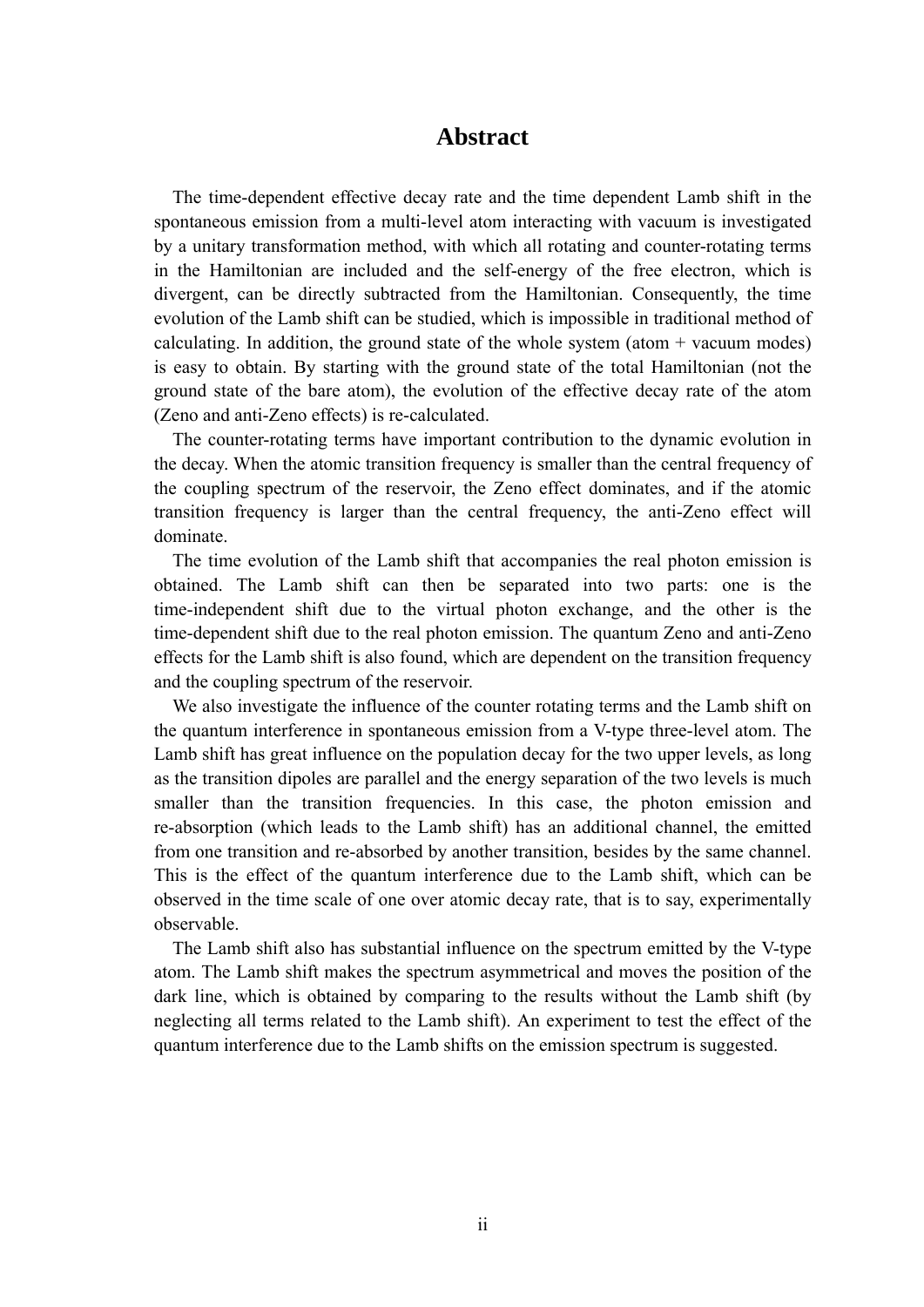# <span id="page-3-0"></span>**Table of Contents**

| Chapter 1                                                                       |
|---------------------------------------------------------------------------------|
|                                                                                 |
| 1.2 Quantum Zeno Effect (QZE) and Quantum Anti-Zeno Effect (QAZE)2              |
| 1.3 The ground state of the total system due to the counter-rotating terms4     |
|                                                                                 |
|                                                                                 |
|                                                                                 |
|                                                                                 |
|                                                                                 |
|                                                                                 |
|                                                                                 |
|                                                                                 |
| 2.4.1 The time evolution of the state of the bare atom with no photon,          |
|                                                                                 |
|                                                                                 |
|                                                                                 |
|                                                                                 |
|                                                                                 |
| Short time evolution: The QZE and QAZE due to the counter-rotating<br>Chapter 3 |
|                                                                                 |
|                                                                                 |